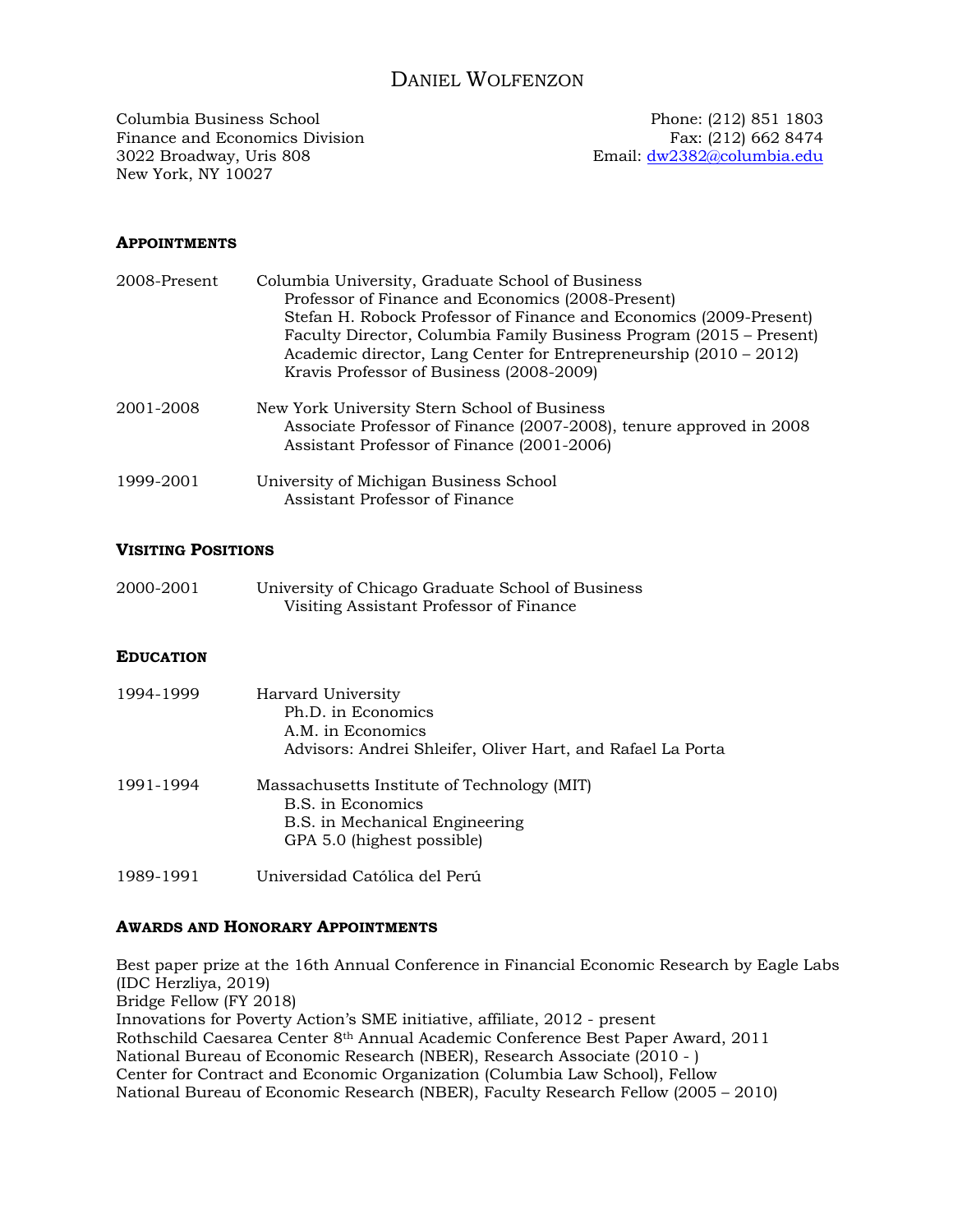Finalist for the Brattle Group Awards for "Best Paper in Corporate Finance" published in the *Journal of Finance* in 2007

Jensen Prize (second place) for "Best Paper on Corporate Finance and Organizations" published in the Journal of Financial Economics in 2005

Jensen Prize (second place) for "Best Paper on Corporate Finance and Organizations" published in the Journal of Financial Economics in 2002

Barclays Global Investors Australia Research Award (winner), 2007

Pacific-Basin Finance Journal Research Excellence Award (Corporate Finance), 2008 Inaugural Rising Star in Finance, awarded by the Rensselaer Polytechnic Institute,2008 Glucksman Honorable Mention Award for "Best Working Paper in Finance" 2007/8, Stern, NYU Glucksman First Place Award for "Best Working Paper in Finance" 2005/6, Stern, NYU Glucksman First Place Award for "Best Working Paper in Finance" 2003/4, Stern, NYU Fitch Ratings Runner-up Award for "Best Working Paper in Finance" 2002/3, Stern, NYU Glucksman Runner-up Award for "Best Working Paper in Finance" 2001/2, Stern, NYU Phi Beta Kappa honor society, 1994

Robert L. Hallok award, 1994

### **PUBLISHED PAPERS**

"Do CEOs matter? Evidence from CEO hospitalization events," with M. Bennedsen, and F. Pérez-González, forthcoming, *Journal of Finance*.

"Drivers of effort: Evidence from employee absenteeism," with M. Bennedsen and M. Tsoutsoura, *Journal of Financial Economics* 133*,* 658-684, 2019

The investment behavior of buyout funds: Theory and evidence," with A. Ljungqvist and M. Richardson, *Financial Management*, 2019

*Barclays Global Investors Australia Research Award (winner) for 2007* 

*Gluksman Honorable Mention Award for "Best Working Paper in Finance," 2007/8, Stern*

"Dissecting the effect of credit supply on trade: Evidence from matched credit-export data" with D. Paravisini, V. Rappoport, and P. Schnabl, *Review of Economic Studies* 82, 333-359, 2015

 *Rothschild Caesarea Center Annual Academic Conference Best Paper Award, 2010* 

"The structure and formation of business groups: Evidence from Korean *chaebols*," with H. Almeida, S. Yong Park, and M. Subrahmanyam, *Journal of Financial Economics* 99, 447-475, 2011

*Pacific-Basin Finance Journal Research Excellence Award (Corporate Finance), 2008* 

"Governance problems in closely-held corporations," with V. Nagar and K. Petroni, *Journal of Financial and Quantitative Analysis* 46, 943-966, 2011

"Inside the family firm: The role of families in succession decisions and performance," with M. Bennedsen, K. Nielsen, and F. Pérez-González, *Quarterly Journal of Economics* 122, 647- 691, 2007

*Gluksman First Place Award for "Best Working Paper in Finance," 2005/6, Stern, NYU* 

*Reprinted in Pindado J. and I. Requejo Eds. Governance in Family Firms, Elgar Publishing Ltd, forthcoming.*

"A theory of pyramidal ownership and family business groups," with H. Almeida, *Journal of Finance* 61, 2637-2680, 2006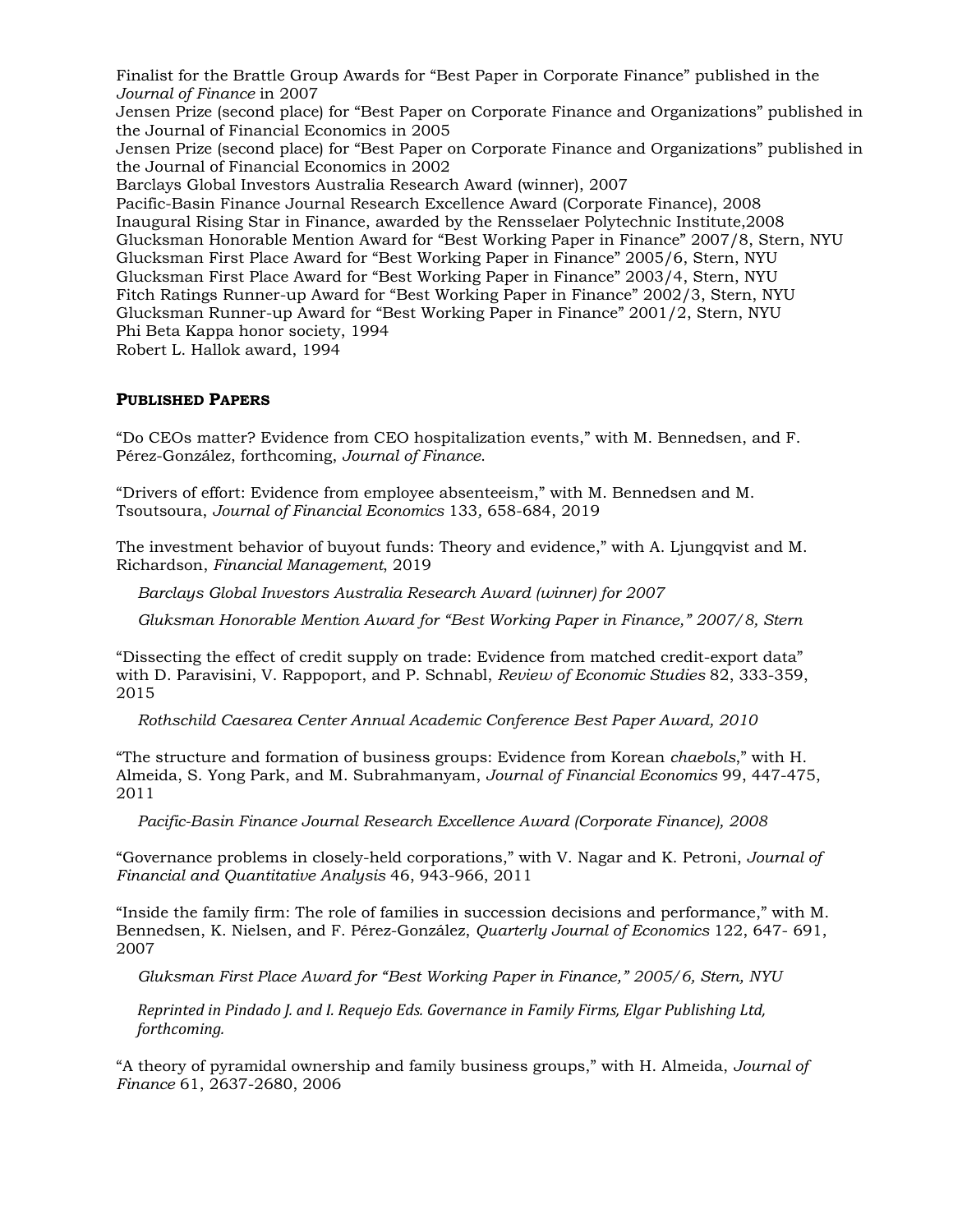*Finalist for the Brattle Group Awards for "Best Paper in Corporate Finance" published in the Journal of Finance in 2007* 

 *Gluksman First Place Award for "Best Working Paper in Finance," 2003/4, Stern, NYU* 

"Should business groups be dismantled? The equilibrium costs of efficient internal capital markets," with H. Almeida, *Journal of Financial Economics* 79, 99-144, 2006

"The effect of external finance on the equilibrium allocation of capital," with H. Almeida, *Journal of Financial Economics* 75, 133-164, 2005

*Jensen Prize (second place) for "Best Paper on Corporate Finance and Organizations" published in the Journal of Financial Economics in 2005* 

 *Fitch Ratings Runner-Up Award for "Best Working Paper in Finance," 2002/3, Stern, NYU* 

"Corporate governance, economic entrenchment and growth," with R. Morck and B. Yeung, *Journal of Economic Literature* 43, 657-722, 2005

*Lead article* 

"Investor protection and equity markets," with A. Shleifer, *Journal of Financial Economics* 66, 3-57, 2002

*Jensen Prize (second place) for "Best Paper on Corporate Finance and Organizations" published in the Journal of Financial Economics in 2002* 

*Gluksman Runner-Up Award for "Best Working Paper in Finance," 2001/2, Stern, NYU* 

*Lead article* 

"The balance of power in closely held corporations," with M. Bennedsen, *Journal of Financial Economics* 58, 113-140, 2000

### **WORKING PAPERS**

"Do firms respond to gender pay gap transparency?" with M. Bennedsen, E. Simintzi, and M. Tsousoura, 2018, R&R at the *Journal of Finance*.

"Entrepreneurship and Regional Windfall Gains: Evidence from the Spanish Christmas Lottery," 2018, with M. V. Bermejo, M. Ferreira, and R. Zambrana, R&R at *Journal of Financial Economics*

"Investment Opportunities and Financing Externalities: Evidence from the Golden Quadrilateral of India," 2018 with L. Naaraayanan

#### **OLD PAPERS**

"A theory of pyramidal ownership," 1999

### **CASE STUDIES**

"General Motors – Capital structure and the costs of financial distress," with T. Harris, A. Hertzberg, and D. Paravisini, 2011. Columbia CaseWorks ID# 112101.

"Chocolat Cordon Rouge: A capital budgeting review," with P. Ingram, 2013. Columbia CaseWorks ID# 140301.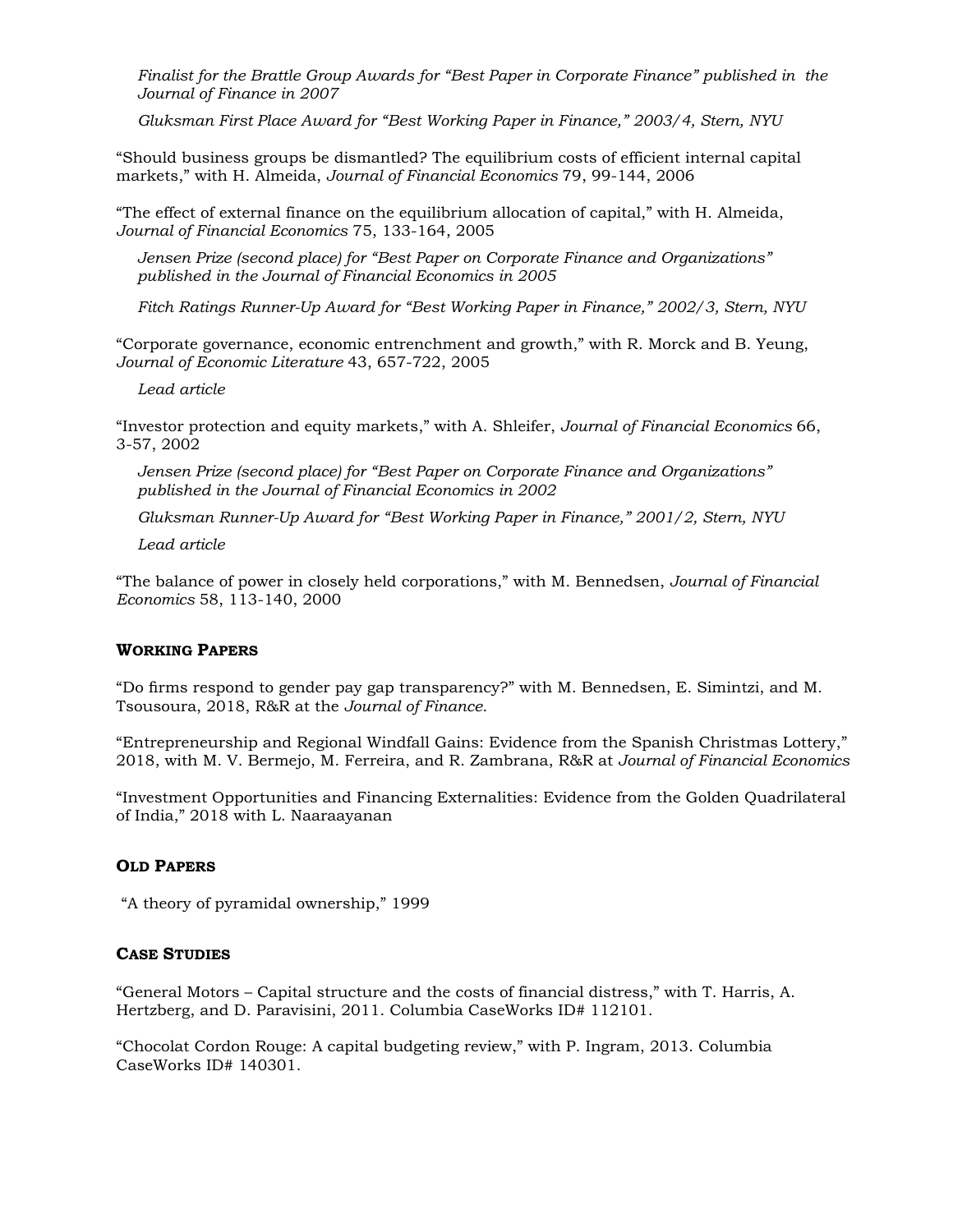### **OTHER PUBLICATIONS**

"Research: Gender Pay Gaps Shrink When Companies Are Required to Disclose Them", Harvard Business Review Digital Article, January 23, 2019.

"Dissecting the Effect of Credit Supply on Trade," with D. Paravisini, V. Rappoport, and P. Schnabl, *VoxEU.org*, 27 July 2011

"The governance of family firms," with M. Bennedsen, and F. Pérez-González, in R. Anderson and K. Baker (Eds), Corporate Governance, 2010 (John Wiley & Sons)

Comment on Alexander Aganin and Paolo Volpin's "History of corporate ownership in Italy," in Randal Morck (Ed.), The History of Corporate Governance around the World: Family Business Groups to Professional Managers, 2005 (University of Chicago Press)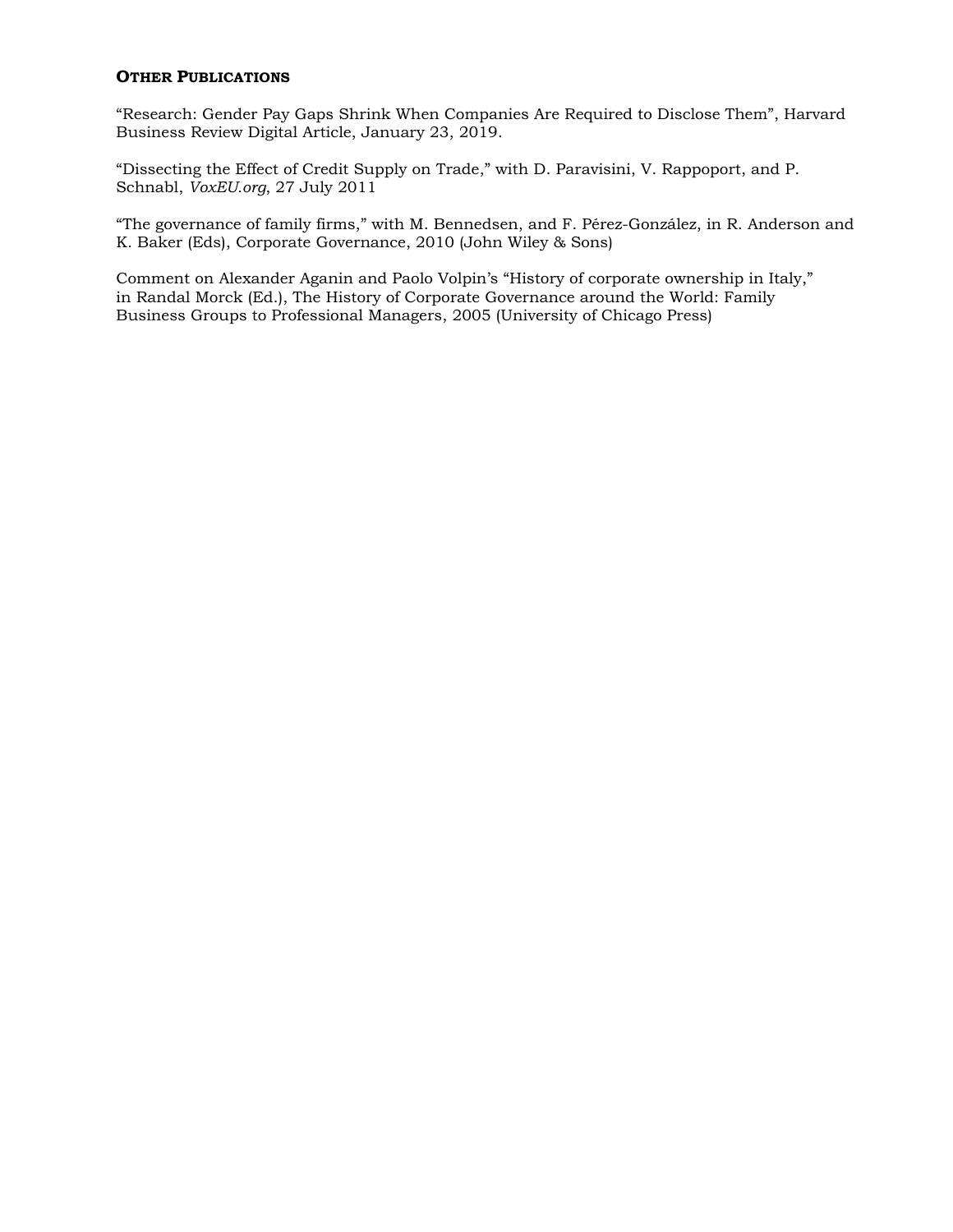# **GRANTS**

Bridge Fellow Grant 2017 (\$52,000), 2018 (\$20,000) Research Grant from Copenhagen University 2017/2019 (\$150,000) Jerome Chazen Institute Research Grant 2017/2018 (\$4,500) Citi-IPA Financial Capability Fund Research Preparation Grant, 2013 (\$15,000) Grant from Columbia GSB Dean's Office for Research in Entrepreneurship (\$30,000) Jerome A. Chazen Institute Research Grant 2010/2011 (\$12,000) Berkley-Kauffman Research Grant for research on family firms, 2007/2008, Stern, NYU Danish Social Science Research Foundation Grant, "Family firms' financing and performance," with M. Bennedsen and F. Pérez-González, 2007-2009, DKK\$ 4 million (US\$700,000) Economic Policy Research Foundation Grant, "Families and firms: The impact of family risk and family organization on performance of closely held corporations," with M. Bennedsen and F. Pérez-González, DKK\$ 400,000 (US\$70,000) Berkley-Kauffman Research Grant for research on family firms, 2006/2007, Stern, NYU Berkley-Kauffman Research Grant for research on family firms, 2005/2006, Stern, NYU Danish Social Science Research Foundation Grant, "Corporate governance in firms with concentrated ownership" (with M. Bennedsen), 2003-2006 Aspen Institute Grant, "The link between ownership structures and financial market outcomes when institutional development is limited" with H. Almeida, 2005 Harvard University Dissertation Completion Fellowship, 1998-1999 Aaron B. Salant Fellowship in Economics, 1994-1995

### **PRESENTATIONS**

Seminar presentations

University of Chicago (Booth x3), Stanford (GSB), University of California at Berkeley (Haas), Columbia University (GSB), Northwestern University (Kellogg x2), Yale University, Massachusetts Institute of Technology (Sloan x2), Harvard Law School, Harvard Business School (x2), UCLA, New York University (Stern), University of Pennsylvania (Wharton), Duke University (Fuqua), Stockholm School of Economics, University of Texas at Austin, University of Wisconsin Business School, Temple University, Brown University (Economics), Dartmouth (Tuck), University of Maryland (Smith x2), University of Illinois at Urbana-Champaign (Business), Rutdgers University (Business x2), University of Minnesota (Carlson), London Business School, London School of Economics, University of California at San Diego, University of Maryland (Smith), University of Amsterdam, University of North Carolina at Chapell Hill (Kenan Flagler), University of Michigan (Business x3), Copenhagen University (Economics), Instituto de Empresa (Madrid, X2), Universidad Carlos III (Business), Fordham, De Paul, Eccles School of Business (Utah), UBC Sauder, Yeshiva Sy Sims School of Business, University of Illinois at Chicago, Norwegian Business School, Norwegian School of Economics, Arizona State University, Edinburgh University, Rice University

### Conference presentations

WFA (2008, 2007, 2005, 2004, 2003, 2001), AFA (2008 x2, 2005 x2, 2002), NBER Corporate Finance Summer Institute (2008, 2000) NBER Conference Finance Meetings (2007), NBER's New World of Private Equity Conference (2007), NBER Empirical Personnel Economics Summer Institute (2007), EFA (2008),Conference on the internal governance of firms (LSE), Rising Stars Conference, NYU/Penn Conference on Law and Finance, Conference on the Governance of Family/Unlisted Firms (Switzerland), CEPR Corporate Governance Meetings (Gerzensee), Conference on Corporate Governance of Closely Held Firms (Copenhagen), CIFRA-Wharton Workshop in Corporate Finance Theory (invited lecture on capital reallocation), Global Scholars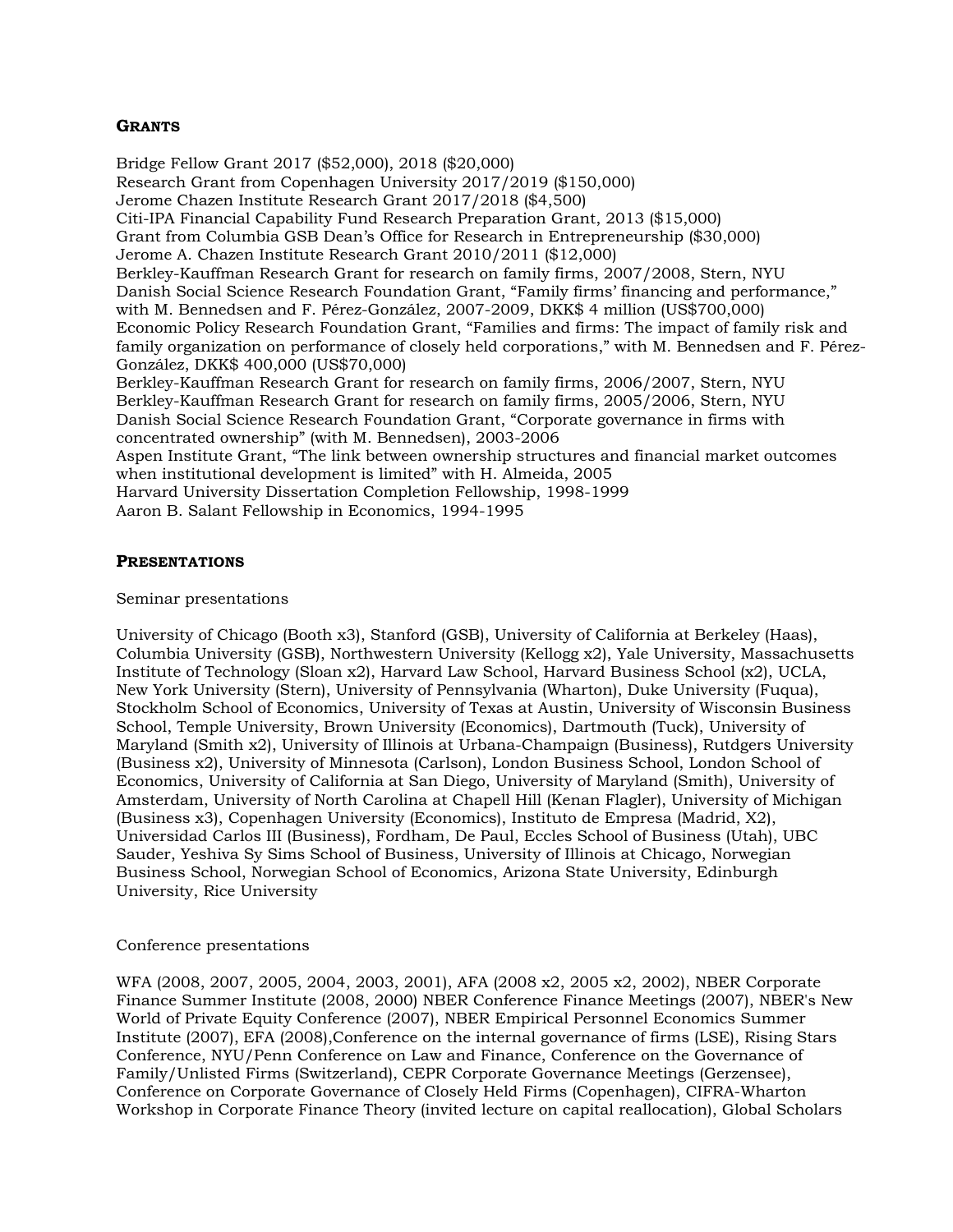Network Conference (Paris), Conference on Entry, Entrepreneurship and Financial Development (The World Bank), Five Star Conference (Stern), International Research Conference (Harvard Business School), UNC-Duke Conference on Corporate Finance, Conference on Family Firms and Corporate Governance (ECGI), Conference on Corporate Governance (University of Texas at Austin), Joint NYU-Columbia seminar, Texas Finance Festival, Conference on the Politics of Corporate Governance (University of California, Irvine), Mini-Conference in Corporate Governance (University of Michigan), Latin America Meeting of the Econometric Society (1999), International Accounting Research Symposium (2012, 2013), 9th CSEF-IGIER Conference (2013 keynote speaker), NBER entrepreneurship meetings (Dec 2016), Fifth CEPR Workshop on Incentives, Management and Organisation (2016), Financial Management Association, Mexico City 2017, Society of Financial Studies Cavalvade (2017), Second Tel Aviv Family Business Research Conference (2017), EFMA (2017), 25th Finance Forum, Barcelona Spain (2017), The Empirical Management Conference at the World Bank (2017), 27th Mitsui Finance (2017) Symposium, Financial Intermediation Research Society (2019), RCFS/RAPS Conference at Baha Mar (2019).

### **PROFESSIONAL SERVICE**

| Conference<br>organizer | FMA Latin American (Bogotá 2019)<br>New Ideas in Family Business (New York, 2018; Insead, 2019)<br>NBER Corporate Finance Meetings (Fall 2005)<br>Conference on Corporate Governance of Closely Held Firms<br>(Copenhagen, 2005)                                                                                                                                                                                                                                                                                                                                                                                                                                                                                                                                                                                                                                               |
|-------------------------|--------------------------------------------------------------------------------------------------------------------------------------------------------------------------------------------------------------------------------------------------------------------------------------------------------------------------------------------------------------------------------------------------------------------------------------------------------------------------------------------------------------------------------------------------------------------------------------------------------------------------------------------------------------------------------------------------------------------------------------------------------------------------------------------------------------------------------------------------------------------------------|
| Program<br>committees   | AFA (2007, 2010), WFA (2007, 2008, 2009, 2010, 2011, 2012, 2013),<br>FMA (2006, 2008, 2009), EFMA (2007, 2008, 2009, 2015, 2016, 2017,<br>2018, 2019), FIRS (2008, 2009, 2010, 2011, 2012, 2013, 2014, 2015,<br>2016, 2017, 2018, 2019), EFA (2009, 2011, 2012, 2013, 2014), 4th<br>Edinburgh Conference (2017), MFA (2018)                                                                                                                                                                                                                                                                                                                                                                                                                                                                                                                                                    |
| Session chair           | AFA (2007, 2010), AFE (2014), Gerzensee (Focus Session Organizer),<br>Colorado Finance Summit (2018)                                                                                                                                                                                                                                                                                                                                                                                                                                                                                                                                                                                                                                                                                                                                                                           |
| Discussions             | American Finance Association (2015, 2014, 2011, 2009, x2 in 2005,<br>2003, 2002), NYU/Penn Conference in Law and Finance (2009, 2014),<br>Conference on Financial Economics and Accounting (2007),<br>Conference on Empirical Legal Studies (2007), Conference on<br>Corporate Governance of Closely Held Firms (Copenhagen, 2005),<br>Conference on Entry, Entrepreneurship and Financial Development<br>(The World Bank, 2005), NBER conference on the History of Corporate<br>Ownership (2003), NBER Summer Institute (2002), NYU - Columbia<br>Joint Seminar (2002), Economics and Accounting Conference<br>(University of Michigan, 2000), NBER Entrepreneurship Group (2012),<br>American Law and Economics Association (2015), Society of Financial<br>Studies Cavalvade (2017), EFMA (2017)), 25th Finance Forum<br>Barcelona Spain (2017), Red Rock Conference (2018) |
| Ad hoc referee          | QJE, AER, JPE, RES, JF, JFE, RFS, RoF, Journal of Economic<br>Growth, JB, Financial Management, European Financial<br>Management, Economic Journal, Journal of Developmental<br>Economics, Journal of International Business Studies, Multinational<br>Finance Journal, Journal of Economics and Management Strategy,<br>The B.E. Journal of Economic Analysis & Policy, Economic Letters                                                                                                                                                                                                                                                                                                                                                                                                                                                                                      |
| Other                   | American Finance Association Nominating Committee 2011                                                                                                                                                                                                                                                                                                                                                                                                                                                                                                                                                                                                                                                                                                                                                                                                                         |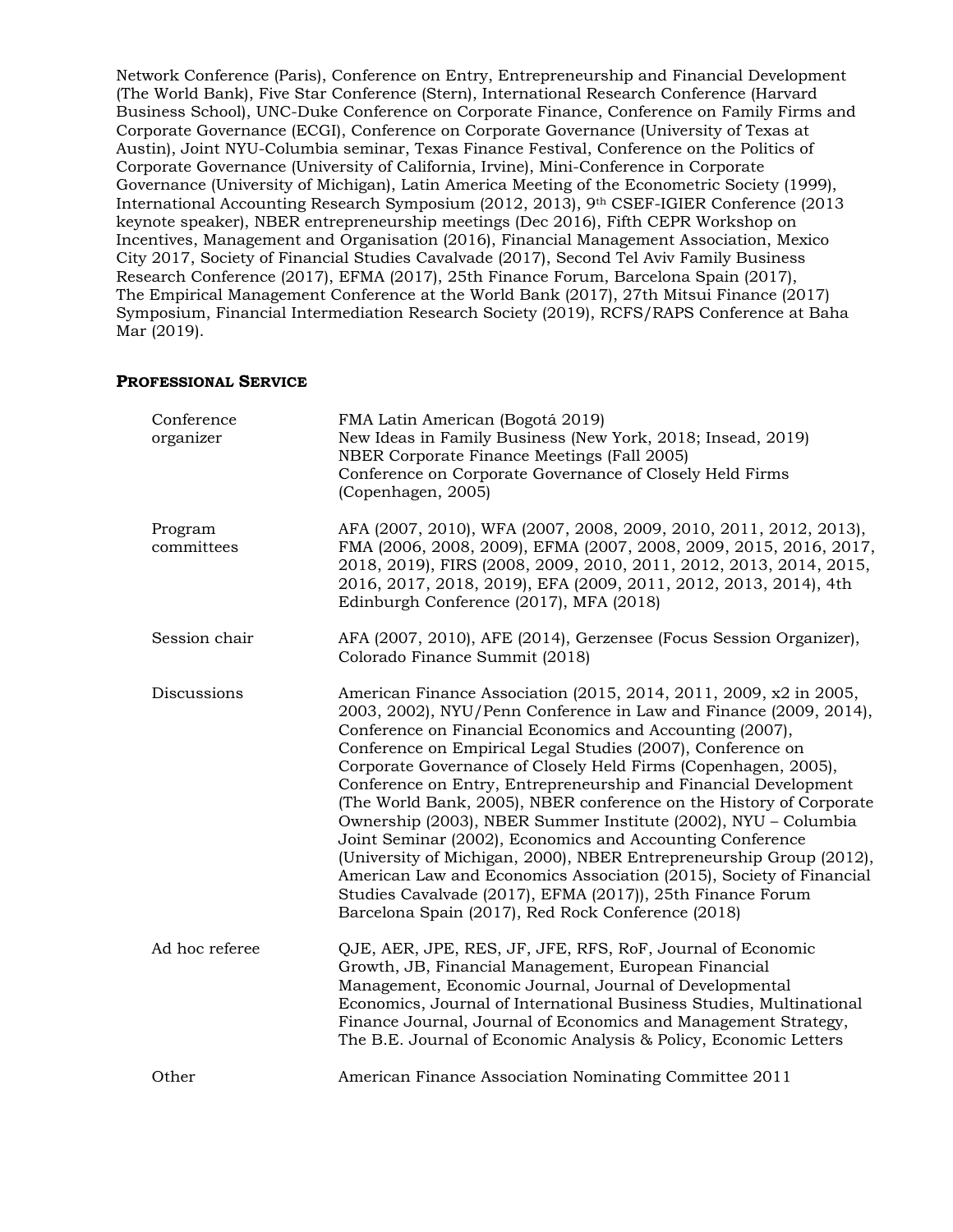## **ACADEMIC ADVISING**

Chair Melina Papoutsi (first job: ECB) Pablo Stlutzky (first job: Maryland) Fangzhou Shi Margarita Tsoutsoura (first appointment: Chicago Booth) Andres Liberman (first appointment: NYU Stern)

Committee member Rebecca DeSimone Danqing Mei Juanita Gonzalez (first appointment: LSE) Shinjinee Chattopadhyay Olga Kuzmina (first appointment: New Economic School, Moscow) Xavier Giroud (first appointment MIT) Jongsub Lee (first appointment University of Florida) Hae Jin Chung Victoria Ivashina (first appointment: HBS) Jason Wei (first appointment: New York Fed) Vi nay Nair (first appointment: Wharton) Lubomir Litov (first appointment: Washington University) Yang Lu Nikolay Halov (first appointment: UC San Diego School of Management) Anzhela Knyazeva (first appointment: University of Rochester (Simon)) Diana Knyazeva (first appointment: University of Rochester (Simon))

Undergraduate thesis advisor Hallvard Omholt Aditi Talreja Rinky Patel

### **TEACHING EXPERIENCE**

Equity Markets (Debevoise program) Corporate Finance, Columbia Business School Executive Education (Deutsche Bank Associates Program, Columbia Management Institute, ECLA) Corporate Finance, Columbia Business School MBA program Corporate Finance, Columbia Business School EMBA program International Corporate Finance, PhD level, Stern School of Business, NYU Financial Theory I (2 weeks on corporate finance), PhD Level, Stern School of Business, NYU Corporate Finance, Executive MBA program, Stern School of Business, NYU Corporate Finance, MBA level, Stern School of Business, NYU Corporate Finance, MBA level, Graduate School of Business, University of Chicago Corporate Financial Policy, MBA level, University of Michigan Business School

## **MEDIA**

Bloomberg, December 5, 2019, "Making Salary Information Public Helps Close the Gender Pay Gap."

The Globes, Israeli business newspaper (July 13, 2017)

Business Insider and Market Place (Public Radio) (June 15, 2016) "Business schools led the way in promoting a commonly held myth — and now they're trying to undo that," by Dan Bobkoff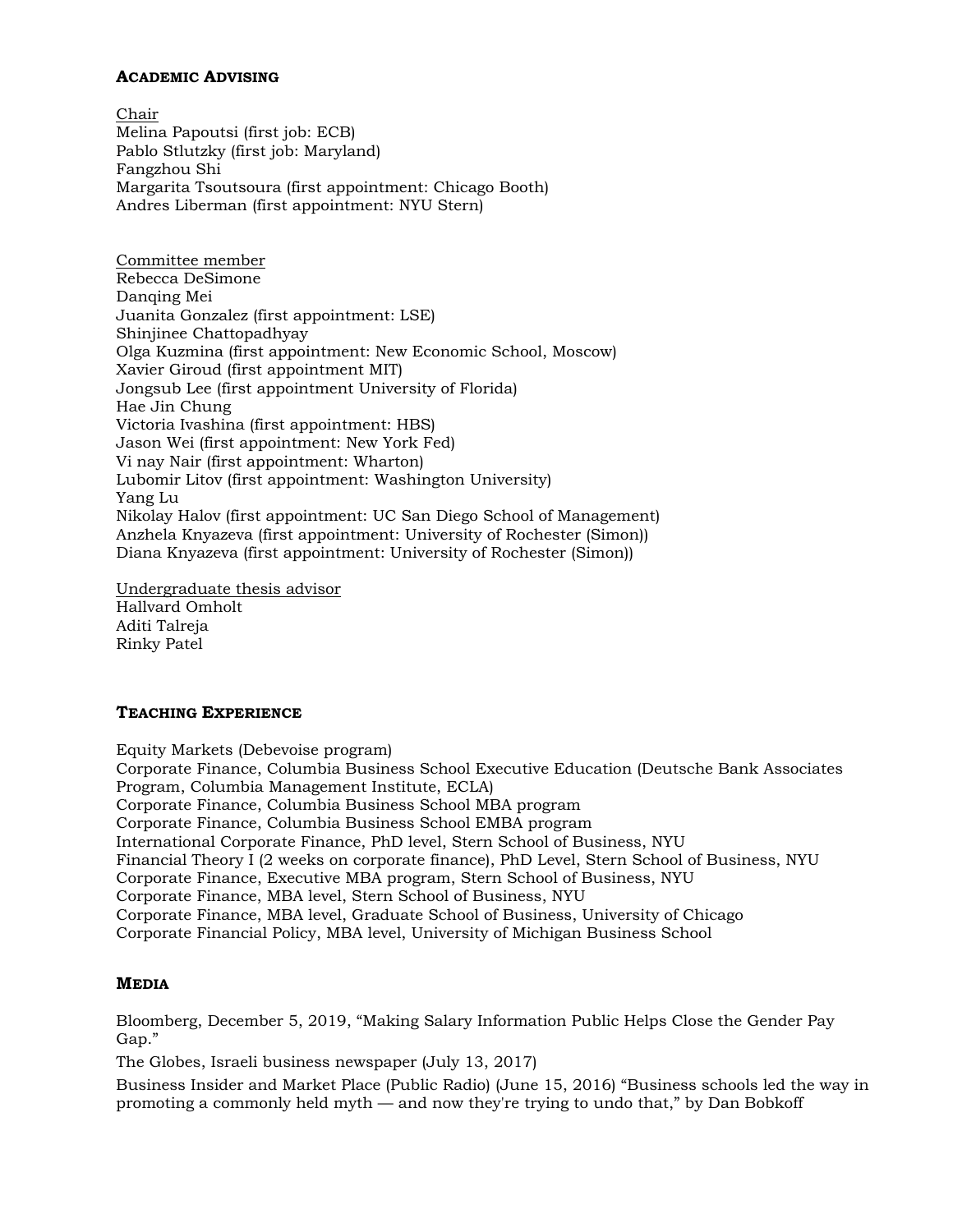Market Watch (February 25, 2011) "Market Efficiency and Apple," by Mark Hulbert (http://www.marketwatch.com/story/the-impact-of-ceo-deaths-2011-02-25)

*Haarertz* (Israel), June 10, 2009, Interview with Stanley Fischer, governor of the Bank of Israel (Fischer cites article "Corporate governance, economic entrenchment, and growth").

*The Economist,* February 12, 2009, *"*Pharaoh Capitalism: The cost and benefits of "pyramid" business groups" (cites article "Corporate governance, economic entrenchment, and growth").

*Wall Street Journal,* front page, September 5, 2007, "Personal measure: Scholars link success of firms to lives of CEOs – A family death hurts, studies say, as does buying a mansion" by Mark Maremont. (article partially based on "Do CEOs matter?") Also in: *Wall Street Journal Europe*, September 6, 2007.

*Milano Finanza*, "In casa stat virtus" September 8, 2007

*Financial Times Deutschland*, September 6, 2007, "Mein haus, mein jet, meine tote schwiegermutter" by Tobias Bayer

*Wall Street Journal online*, front page, February 27, 2007, "Is an economist qualified to solve the puzzle of autism?" by Mark Whitehouse (cites "Inside the family firm: The role of families in succession decisions and performance" as an example of the use of instrumental variables in economic research)

*Frankfurter Allgemeine Zeitung* (Germany), June 27, 2007, "Kommt es wirklich auf den Chef an? " by Hanno Beck (article based on "Do CEOs matter?")

*The Financial Times*, February 4, 2007, "Decline sets in at the conglomerate," by Francesco Guerrera (cites research on internal capital markets).

*ErhvervsBladet* (Denmark), November 23, 2006, "Flere døtre sætter sig i chefstolen" and "Arvinger mangler ledelseskompetencer," Vibeke L. Svansø

*Freakonomics Blog,* October 24, 2006, "Should the founder's son be the C.E.O.?" by Stephen Dubner

*Slate*, July 28, 2006, "Meet my son, your new CEO," (article based on "Inside the family firm: The role of families in succession decisions and performance")

*Børsen* (Denmark), June 20, 2005,"Børnene kører familievirksomheder i sænk," by Kasper Kronenberg

*The NBER digest*, March 2005 (Summarizes "Corporate governance, economic entrenchment, and growth")

*The Atlantic Monthly*, "All in the family," November 2004 (Summarizes "Corporate governance, economic entrenchment, and growth")

### **PERSONAL**

Born August, 1971 in Lima, Peru. Two children. Spanish native speaker.

### **OUTSIDE ACTIVITIES**

Paid speeches

The Norwegian Society of Financial Analysts

Board memberships

Pevisa, Manufacturing firm

Expert witness (by law firm)